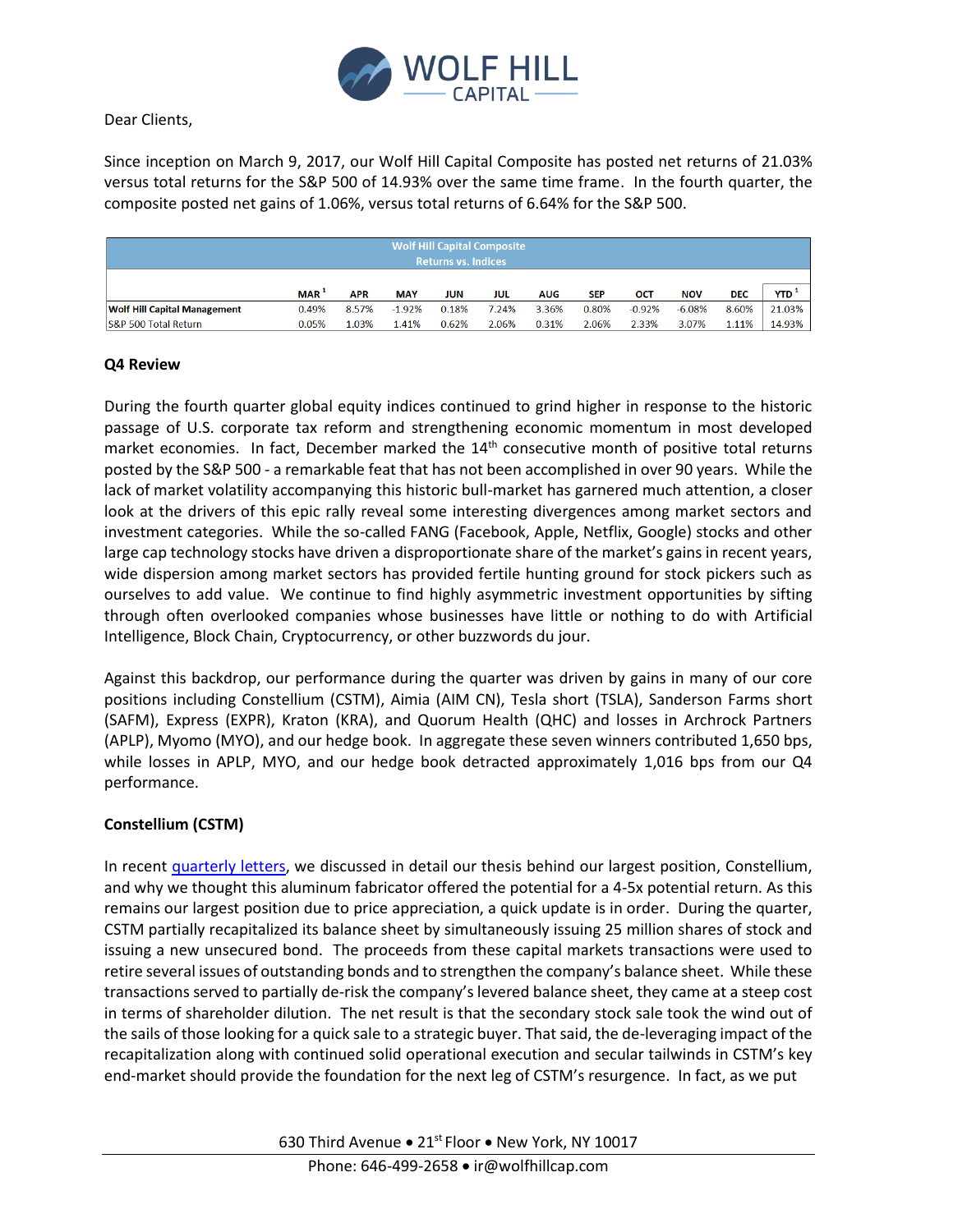the finishing touches on this letter, Bloomberg News is reporting that Mumbai-listed Hindalco is close to announcing a transaction to acquire privately held CSTM competitor, Aleris Corp. for \$2.5b. This would represent 12.1X LTM EBITDA multiple for Aleris, a rich valuation that highlights the scarcity value and desirability of domestic aluminum fabrication assets. Applying the same multiple to CSTM would result in a \$30+ stock price, 3x where it is currently trading. Just saying…

# **Archrock Partners (APLP)**

In [our Q2 letter,](http://wolfhill.hedgecowebsites.com/fund_login) we introduced readers to APLP, a master limited partnership that is the largest player in the fragmented natural gas compression space. As a refresher, we believed then, as we do now, that APLP is a terrific vehicle to express our bullishness on the long-term outlook for natural gas *production*  growth. Recall, APLP's business is driven by growth in natural gas production as opposed to the price of the underlying commodity. While we have no view on the direction of the underlying commodity, we are highly confident in the long-term outlook for natural gas production growth. Per the U.S. Energy Information Administration "EIA", natural gas production is expected to grow 21% through 2021, driven by increased industrial usage, power generation, exports to Mexico, and LNG exports.

Despite this seemingly favorable backdrop, APLP units declined by 16% in the 4<sup>th</sup> quarter primarily as a result of investor anxiety concerning how the MLP corporate structure would be treated under the new tax regime. While we may be guilty of premature accumulation in the case of APLP, ultimately our view has been vindicated as APLP's parent, AROC, announced on January 2 that they will be buying in the remaining shares of APLP that they do not own at a 24% premium to APLP's year-end closing price. We anticipate holding our AROC shares after the transaction closes as our work suggests that substantial upside still exists for the combined company as production growth continues to increase and AROC begins to capitalize on the cyclical recovery underway by way of increasing pricing on new customer contracts.

### **Newer Ideas**

### **Sanderson Farms Short (SAFM)**

During the quarter we established a sizeable short position in Sanderson Farms, the third largest domestic poultry processor with approximately an 8% U.S. market share. We believe that SAFM and other domestic chicken processors are currently over-earning based on unsustainably high processing margins that are poised to mean-revert over the course of the next two years as industry capacity ramps up. We believe that fair value for SAFM is about \$72/share, based on 12x mid-cycle earnings of \$6.00/share, or 56% lower than the price at which we initiated our position.

Chicken production is a highly volatile, low-margin, commodity business with virtually no barriers to entry. The profitability of a chicken producer is primarily a function of two variables: the price of fresh, frozen, and processed chicken products, and the spread between feed costs (corn and soy) which account for 45% of total costs. Over the course of the past few years, SAFM has benefited from a perfect storm type scenario of elevated chicken prices due to a temporary curtailment in supply, and low feed costs. Over the past 6 years, SAFM has averaged \$8.17/share in EPS, versus \$12.30 in 2017. 2017's record earnings were driven by gross margins/pound of \$.16 versus a 15 year average gross margin/pound of \$.09. As is often the case in highly cyclical industries, when industry conditions tighten considerably, producers add capacity to take advantage of this favorable, often fleeting dynamic.

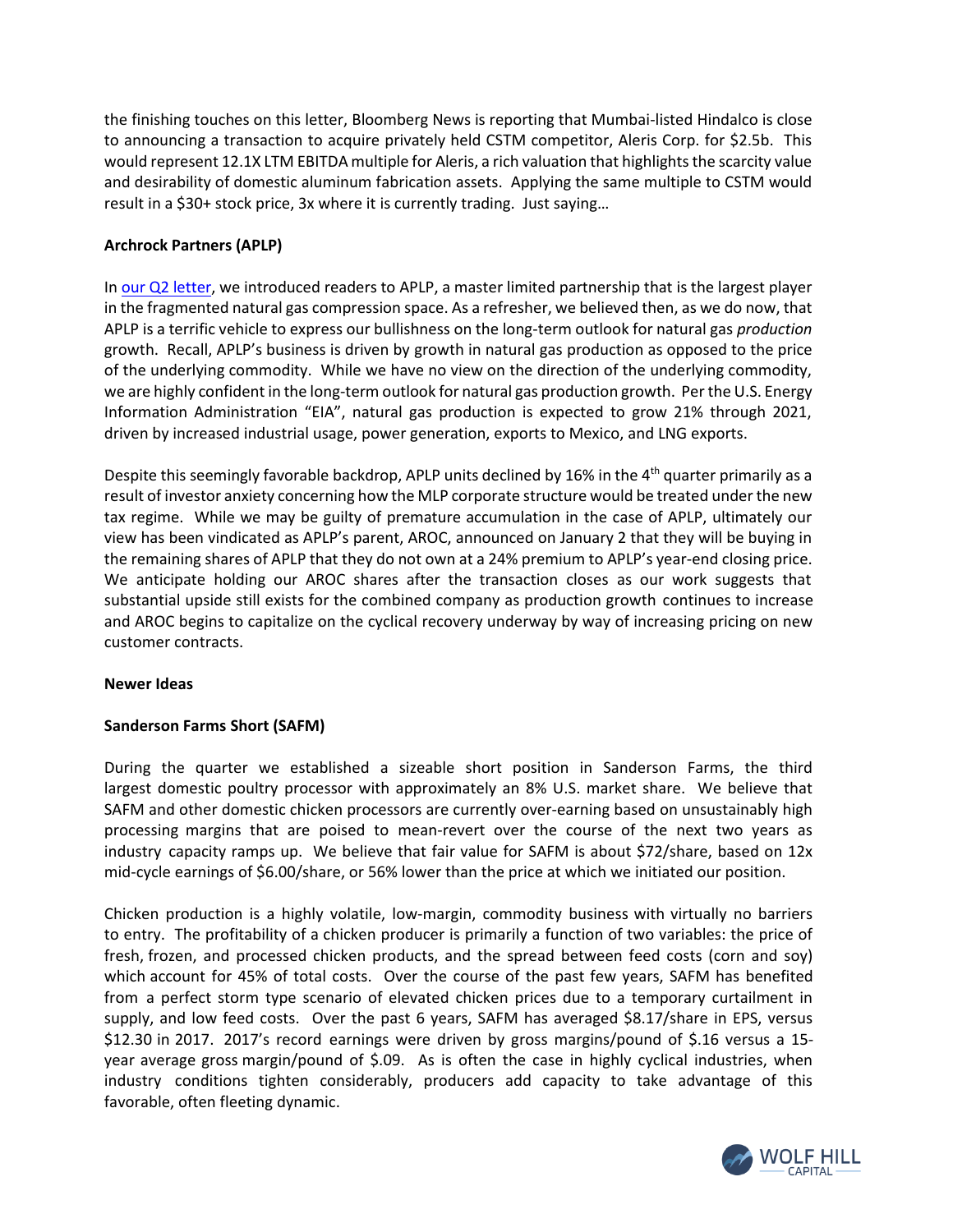New capacity takes time to ramp up and often comes on-line just as industry conditions are beginning to roll over. Protein Industry analysts are currently forecasting supply growth of over 4% per year over the course of the next several years based on already announced capacity additions as many previously announced expansion projects come on-line. We anticipate this supply growth to continue to put downward pressure on chicken prices. Even if feed costs do not continue their recent upward trajectory, SAFM's 2018 earnings will likely fall substantially below current consensus earnings estimates.

#### **Knight Therapeutics (GUD CN)**

Knight Therapeutics is a specialty pharmaceutical company based in Montreal, Canada. Jonathan Goodman, of Paladin Labs fame, is the founder, CEO, and largest shareholder with a 15% stake. Between Paladin Labs 1996 IPO and its 2014 sale to Endo Pharmaceutical, Paladin Labs compounded at 30% annually, for a 100X return. Knight Therapeutics was spun out from Paladin Labs to shareholders of Paladin in early 2014 as part of the sale to Endo Pharmaceutical.

We believe Jonathan Goodman is turning Knight Therapeutics into Paladin 2.0. Knight's business model is to develop, acquire, license, market and distribute pharmaceutical products in Canada, Israel, and select international markets. Central to this business model is Goodman's expertise in capital allocation. Knight, and Paladin before it, has a proven play book for value creation in acquiring and in-licensing late stage or newly approved pharmaceutical products in Canada. Specifically, Knight acquires specialty drug marketing rights in countries that multinational drug manufacturers consider too small to move the needle. This includes drugs for Diabetic macular edema, tropical diseases, neurological disorders, HPV associated cancers, anti-aging skincare, and joint stiffness associated with osteoarthritis. Typically, rights are for countries outside of the US, Western Europe, Japan, and China. Knight also provides secured lending to small pharmaceutical companies generating mid-teen IRR's, and invests in select early stage pharmaceutical ventures to gain access to a pipeline of potentially interesting compounds.

Knight's business model centers on the rational allocation of capital by a highly experienced and incentivized management team. Acquisition targets are not chosen on the basis of Knight's ability to hike the price of acquired drugs, nor does Knight believe in financing acquisitions with debt. In 2014 and 2015 when serial acquirors were bidding up pharmaceutical assets, Goodman and Paladin were happy to take advantage of the sellers' market as the lone rational player. This allowed Knight to later buy assets at distressed prices. As an example, recently Goodman has been vocal about his desire to repurchase Paladin Labs from Endo Pharmaceutical, at a much more rational price.

Since its inception in 2014 with 2 employees, CAD \$1mm in cash, and a single therapeutic pending FDA approval, Knight has raised CAD \$685mm at increasing valuations and through various initiatives and strategic transactions generated CAD \$178mm of net income. In recent months the stock has drifted lower - perhaps attributable to investor fatigue due to the methodical pace at which Mr. Goodman has been deploying capital. This has provided a wonderful entry point to acquire shares in Knight below it's current book value of C\$8.50/share. Since Knight's book value consists primarily of cash and secured loans, it should provide a floor to the stock with upside asymmetry if Mr. Goodman is even remotely successful in replicating his play book at Paladin Labs, Inc. The following quotes from Mr. Goodman are instructive in terms of understanding Mr. Goodman's methodical and thoughtful approach towards capital allocation:

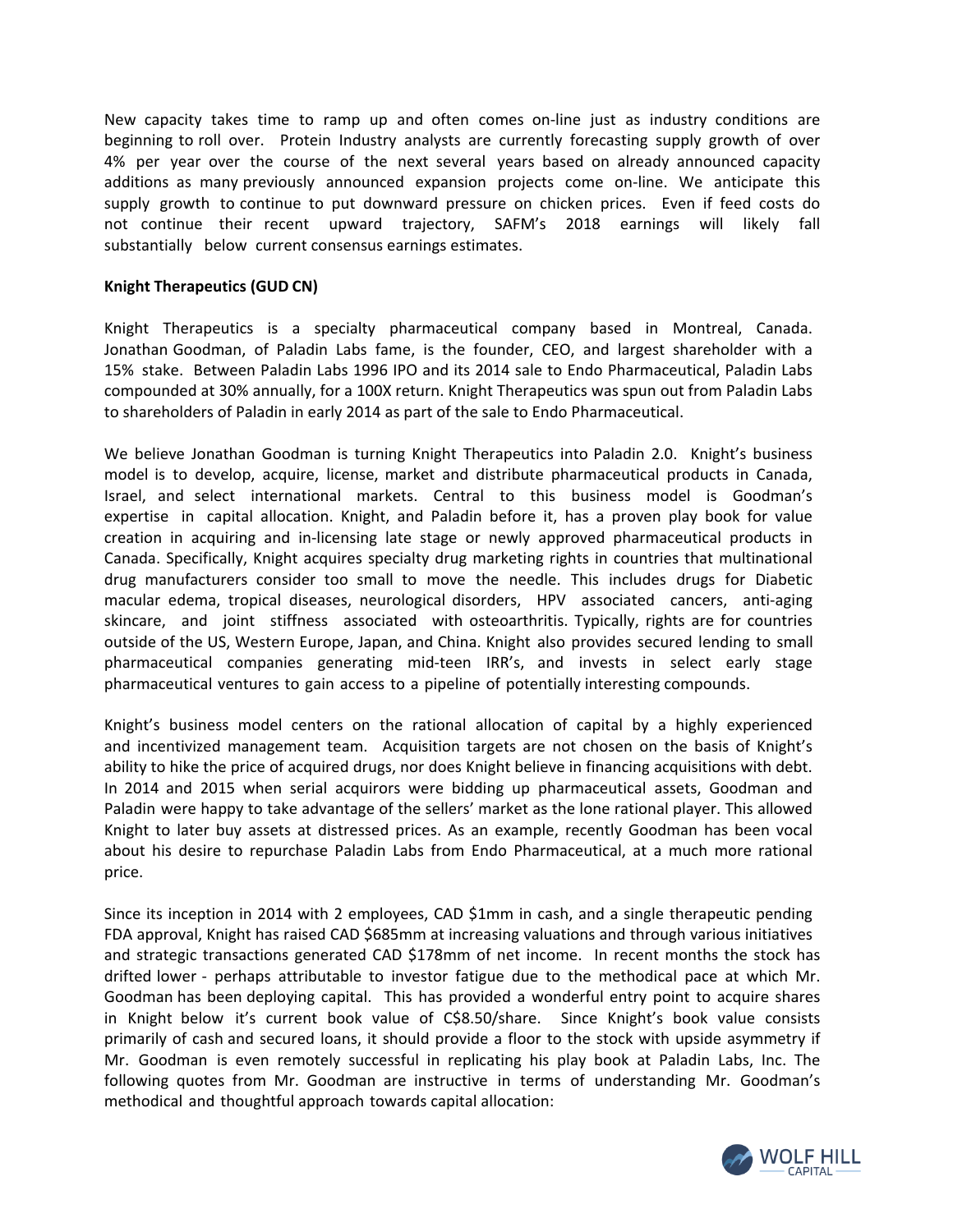"Israel is a market that is basically the size of Quebec and it's crazy complicated. It's a market that no one cares about. I love markets that no one cares about because of the inefficiencies, because we can get great deals. And so I think that's where the deals will be."

# *-Q2 2016 Conference Call (Aug 11, 2016)*

"Well, there is no question that it is a seller's market now, and -- which is why we're not buyers. You don't see us buying a lot of things, because we're -- we look for longterm IRR and we don't see it in this market, which is one of the reasons why we're - why we embarked on our long-term licensing strategy, which allows us to gain access to late -- to products without joining the competitive fray. We don't have to compete when we're getting them automatically as part of our investment."

*-Q1 2015 call (May 13, 2015)*

"I would love to buy EBITDA. I just want to pay a fair price for it. I'm not ready -- I'm building Knight for my grandchildren, so I don't -- I'm not building it for the next quarter or the next year. So I'm not ready to overpay for an asset just to make numbers and certainly not ready to take on debt to finance it. We think that there will be products for sale. There will be EBITDA to acquire, but it's going to be later on in the year, first quarter next year, as things kind of unwind. I'm certainly hoping for that. And it will be purchased at a fraction of the price that people are paying for assets -- for what people paid for assets last year.

*-Q4 2015 call (March 24, 2016)*

### **Aimia Inc (AIM CN)**

Aimia Inc owns and operates platform loyalty rewards programs on behalf of airlines, retailers, consumer product companies, financials, as well as companies in the automotive, technology, healthcare, telecom, and hospitality industries. Loyalty programs include Aeroplan in Canada, Nectar in UK, Air Miles in the Middle East, and Travel Club in Spain.

On May 11, 2017, Air Canada, Aimia's primary partner in the Aeroplan loyalty program, announced that they would not extend their agreement with Aimia beyond the scheduled 2020 expiration. Investors rushed for the exits on fears that cardholders cashing in their points would cause a "run on the bank", and that banks would abandon Aeroplan in favor of other loyalty program options. In response to this unexpected news, Aimia's board suspended the payment of quarterly dividends in an effort to buttress its balance sheet with a cash war chest over the coming years as management seeks to replace Air Canada with new loyalty partners. In the weeks following this announcement, Aimia's share price was eviscerated by over 80%. While existing shareholders were left holding the bag, we sensed an extraordinarily asymmetric investment opportunity to wade into this messy situation at an entry price of CAD \$2.70.

In the course of our research on the loyalty rewards industry, we learned quite a bit about the incentives and motivations of each of the three parties in the loyalty program food chain: the credit

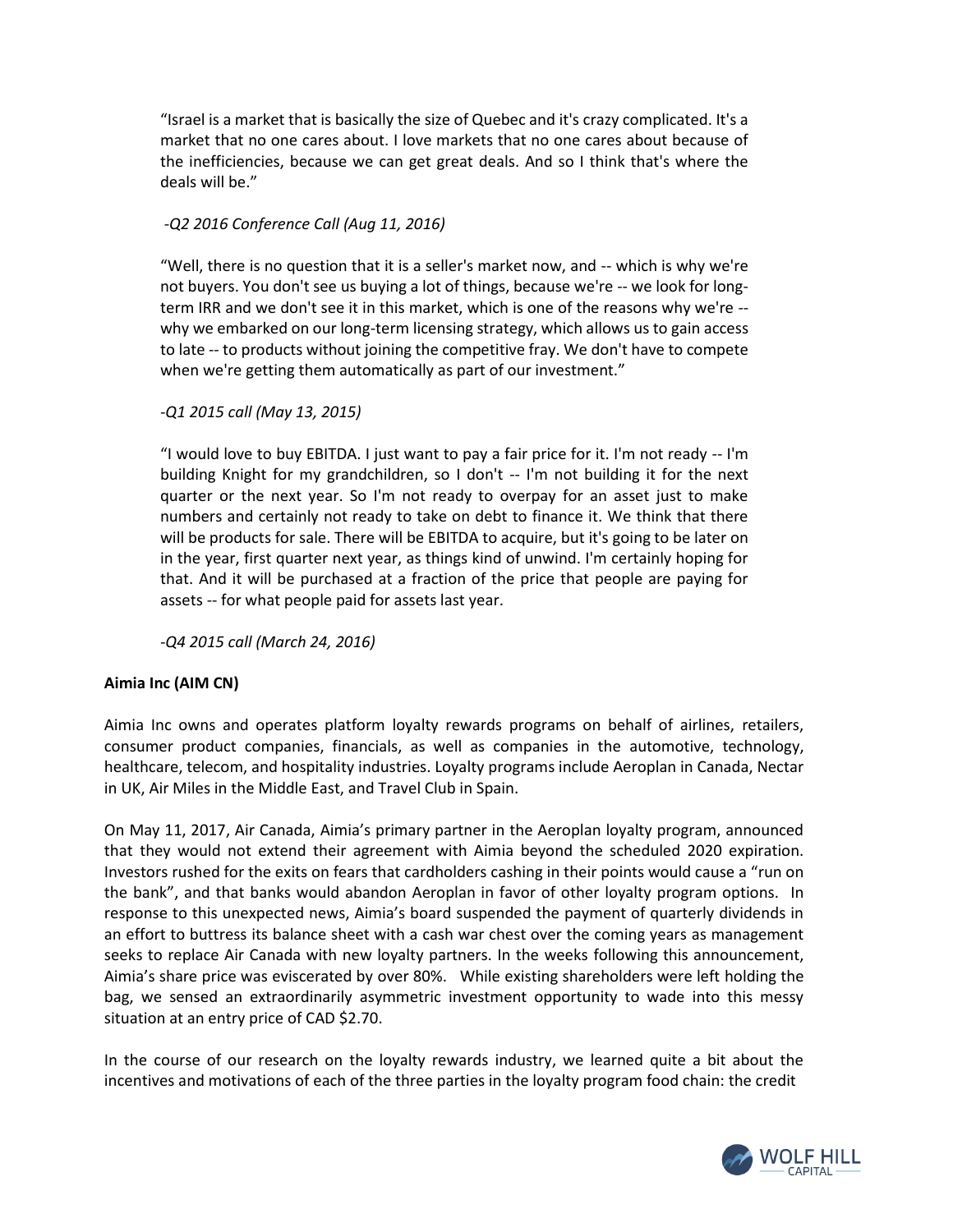card issuer, the loyalty program operator and the coalition partners. Loyalty businesses collect revenue up-front as credit card customers swipe their card. Customers are issued points, and the points are ultimately redeemed when customers earn enough points to redeem what they want. The unredeemed points reside on the balance sheet as a deferred redemption liability – in Aimia's case, \$2.2b worth. This liability should be thought of as "float" similar to the manner in which an insurance company collects premiums up front and records a liability to account for future claims. Herein lies the beauty of the loyalty program business model – there can never be a "run on the bank" as customers rush to redeem all of their points at once for the following reasons: Card holders redeem points to get certain items that they want, principally travel, once they have accumulated enough points - not simply to get gift certificates for things they don't necessarily care about. Second, card holders have a limited window for travel due to constraints around vacation time, etc. Most importantly, loyalty programs can simply devalue points (a trip from Vancouver to Miami costing 50,000 points as opposed to 35,000 points) and gate points by creating black out periods around popular redemption periods.

Another popular bearish thesis around Aimia is the possibility of the credit card issuing banks deserting Aimia in favor of other loyalty program options. This is preposterous as banks pay \$100-\$500 per cardholder to sign up new cardholders - just on free points alone, not including marketing and overhead. They do this in the hope that the lifetime NPV of these cardholders will be in the thousands of dollars. Aeroplan cards are the most popular cards in Canada and are "front of wallet" for most cardholders. From the perspective of the card issuing banks, they certainly don't want to leave the popular Aeroplan program and incur millions of dollars of new customer acquisition costs – they may promote other programs, but they are unlikely to leave the program. As long as banks stay in the program and customers continue to use their Aeroplan card, the network effects grow, and the "run on the bank" scenario becomes increasingly remote. In fact, these concerns are not supported by recent data points, given that key performance indicators such as cards issued, gross spend, and miles accumulated are all growing in the two quarters since the announcement.

We believe that Air Canada's announcement of their intent to create their own loyalty program upon the expiration of their contract with Aimia could prove to be a hard-nosed negotiating tactic on the part of Air Canada CEO Calin Rovinescu, as the strategic logic of recreating a loyalty program in-house escapes us. As a former bankruptcy attorney, this negotiating approach would be consistent with his negotiating tactics with labor unions earlier in his tenure as Air Canada CEO. Even if Air Canada fails to come back to the negotiating table, we believe that Aimia will be successful in signing up alternative loyalty partners (cruise operators, casino's, etc) as the broad reach and popularity of the Aeroplan card should appeal to other potential loyalty partners.

Despite an approximate 50% increase in valuation since we initiated our position, Aimia is still incredibly mispriced with enormous upside optionality. At recent prices of CAD \$3.75 the market is valuing Aeroplan at <2.5X EBITDA and we are getting Aimia's 49% stake in AeroMexico's loyalty program, PLM for free. PLM is on a \$100mm EBITDA run rate and growing 20% annually. Using a conservative 10x multiple, Aimia's stake in PLM is worth an additional CAD \$4/ share. Our work suggests that by the time the Air Canada contract rolls off in 2020, Aimia should have about \$4/share of net cash on the balance sheet. In short, we are buying \$8 worth of assets for less than \$4 today – and that assumes that Aimia's ownership in Aeroplan is worthless – an outcome that we deem to be exceedingly remote.

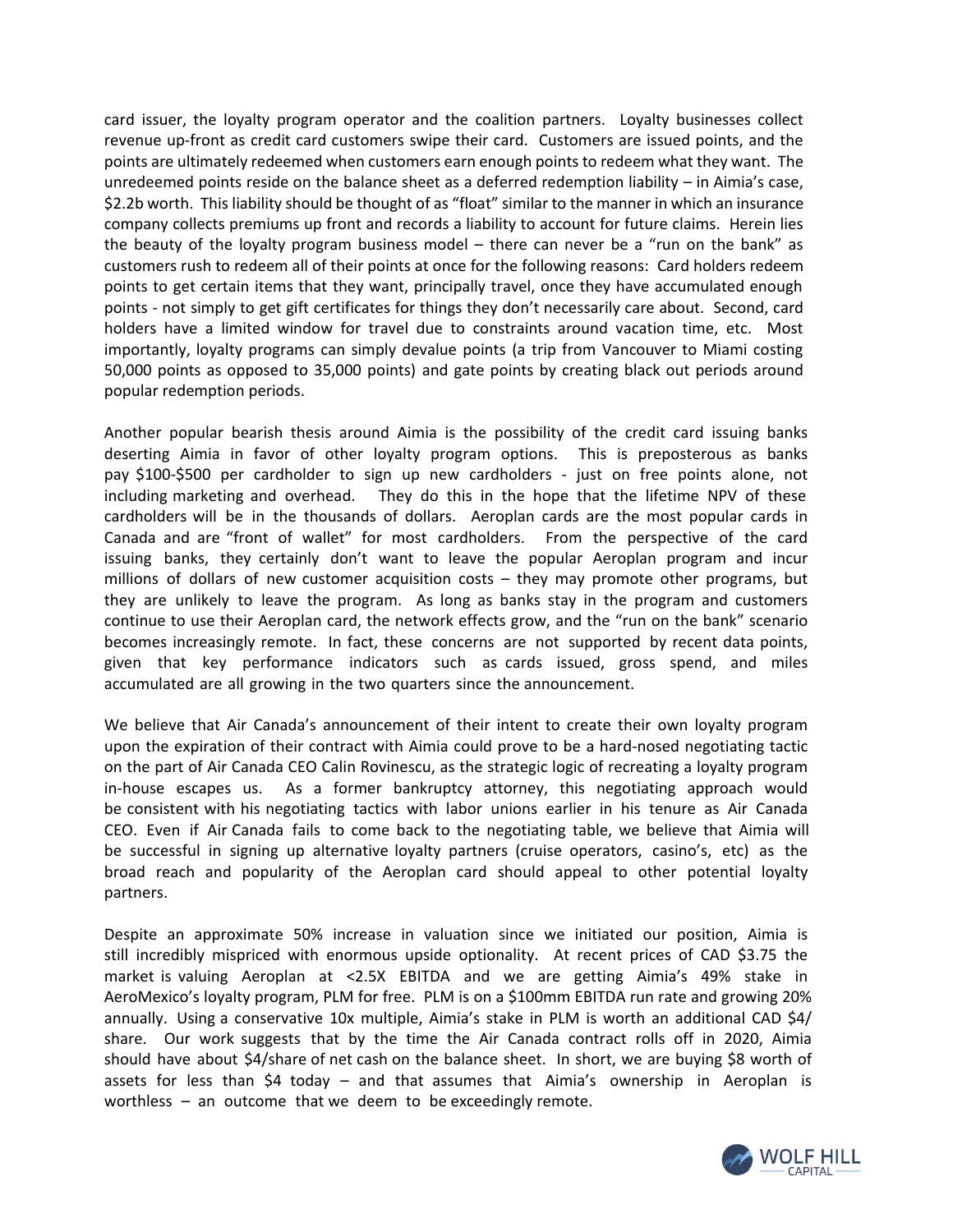### **Parting Thoughts**

We are proud of our accomplishments last year, returning 21% net to our initial investors over a partial year, despite remaining conservatively positioned throughout with only a 10% net market exposure on average. We added value on both sides of the ledger with longs outpacing the market while profiting handsomely from a handful of single name short ideas.

Looking ahead, despite the obvious benefits to S&P earnings as a result of tax reform and the improving economic backdrop, we remain disciplined in allocating capital to new ideas that don't meet our strict underwriting criteria for probability weighted expected returns. The recent speculative mania surrounding cryptocurrencies and blockchain technology give us further pause as the parallels to 1999/2000 and the dot-com bust are all too obvious. That said, we have a high degree of conviction in the outlook for our 10-15 core long and short positions, most of which have idiosyncratic value drivers. Naturally there will be winners and losers, but by underwriting positions with a large margin of safety, our deep value approach should continue to deliver over any reasonable time frame. Many thanks to those of you who have expressed interest and put faith in Wolf Hill as stewards of your capital. At year end, our largest positions were Constellium, Kraton, Archrock Partners, Tesla (short), Sanderson Farms (short), Aimia, and Quorum Healthcare. We finished the year 114% long and 96% short.

Best Regards,

Gary Lehrman